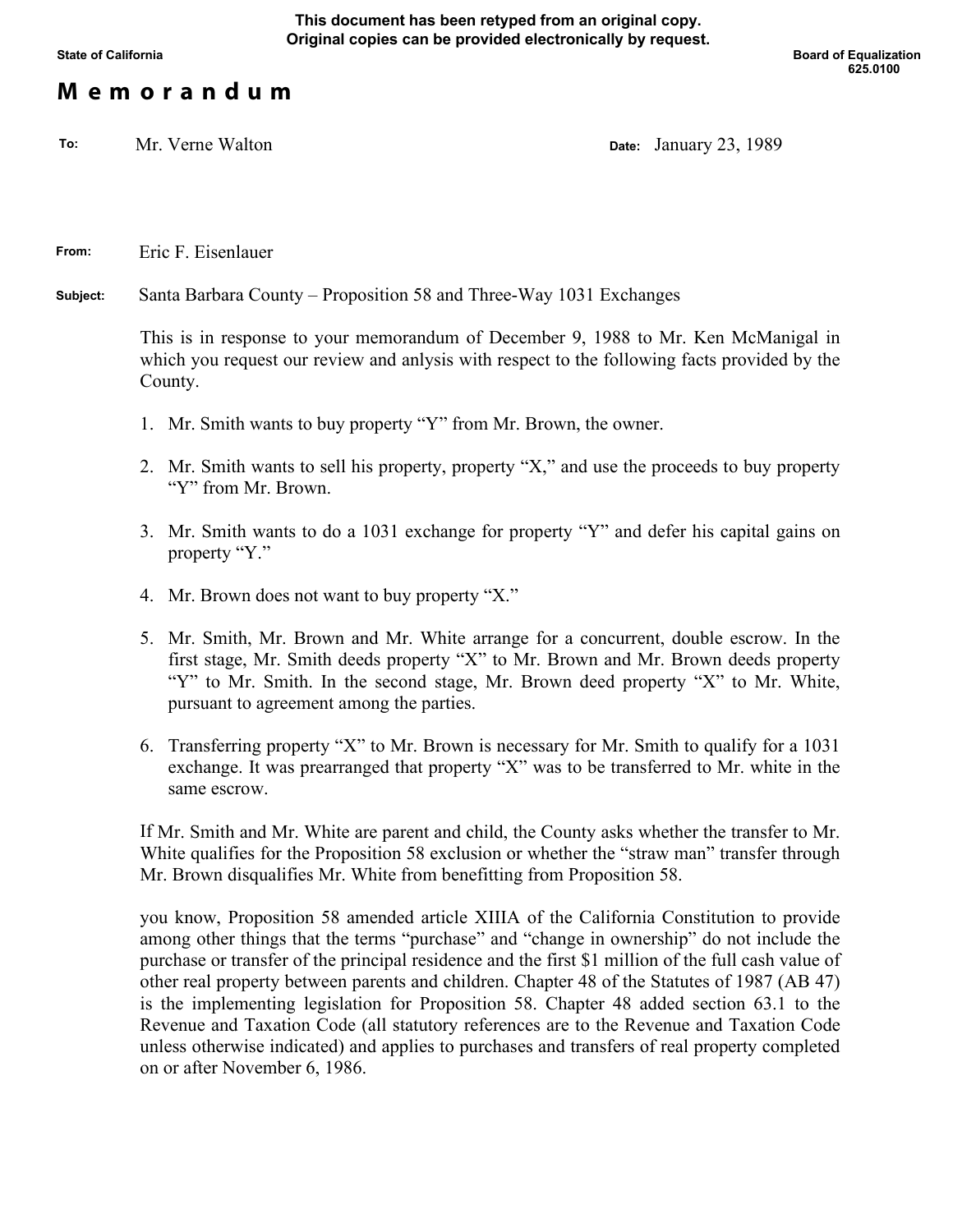The term "purchase" is defined by section 67 as "a change in ownership for consideration." "Change in ownership" is defined by section 60 "as a transfer of a present interest in real property, including the beneficial use thereof, the value of which is substantially equal to the value of the fee interest." Thus, if a parent transfers to a child (or vice versa), an interest in real property as described in section 60, the transfer is excluded from change in ownership pursuant to Propostion 58 and section 63.1.

In Alderson v. C.I.R. (1963) 317 F.2d 790, the Internal Revenue Service argued that the transaction there involved could not be construed as constituting an exchange for purposes of Internal Revenue Code section 1031 because of the failure of one of the participants in a multiparty exchange to hold "real" interest in one of the properties sought to be exchanged. The court, relying on Mercantile Trust Company of Baltimore v. C.I.R. (1935) 32 B.T.A. 82 rejected that argument and held that there was no need to acquire a "real" interest in the property in question by assuming the benefits and burdens of ownership to make the exchange qualify under section 1031. The court stated at page 795:

"The Mercantile case appears to hold that one need not assume the benefits and burdens of ownership in property before exchanging it but may properly acquire title solely for the purpose of exchange and accept title and transfer it in exchange for other like property, all as part of the same transaction with no resulting gain which is recognizable under Section 1002 of the Internal Revenue Code of 1954." (Emphasis in case.)

From the foregoing, it does not appear that for purposes of Internal Revenue Code section 1031 Mr. Brown was required to have any beneficial use of property "X." Moreover, from the facts presented, it appears that Mr. Brown was not intended to have any beneficial use of the property or any incident of ownership of the property other than the ability to transfer its title. His role was apparently only to receive title to property "X" in exchange for his transfer of property "Y" to Mr. Smith and to simultaneously transfer title to property "X" to Mr. White. Because of Mr. Brown's contractual obligation to convey property "X" to Mr. White, he did not have the right to the beneficial use of the property he received from Mr. Smith. That right passes from Mr. Smith (parent) through Mr. Brown to Mr. White (child). In our view, this transaction is similar to the financing mechanism used by the Department of Veteran Affairs wherein the Department purchases property from the owner (parent) and then sells the property to a Veteran (child) under a contract of sale. We concluded (see enclosed memorandum to Verne Walton dated September 19, 1988) that such a transaction is a transfer between parent and child for purposes of the parent-child exclusion.

For the foregoing reasons, we are likewise of the opinion that the transaction here in question is a transfer of property "X" from Mr. Smith (parent) to Mr. White (child) for purposes of the parent-child exclusion.

If we can be of further assistance in this matter, please let me know.